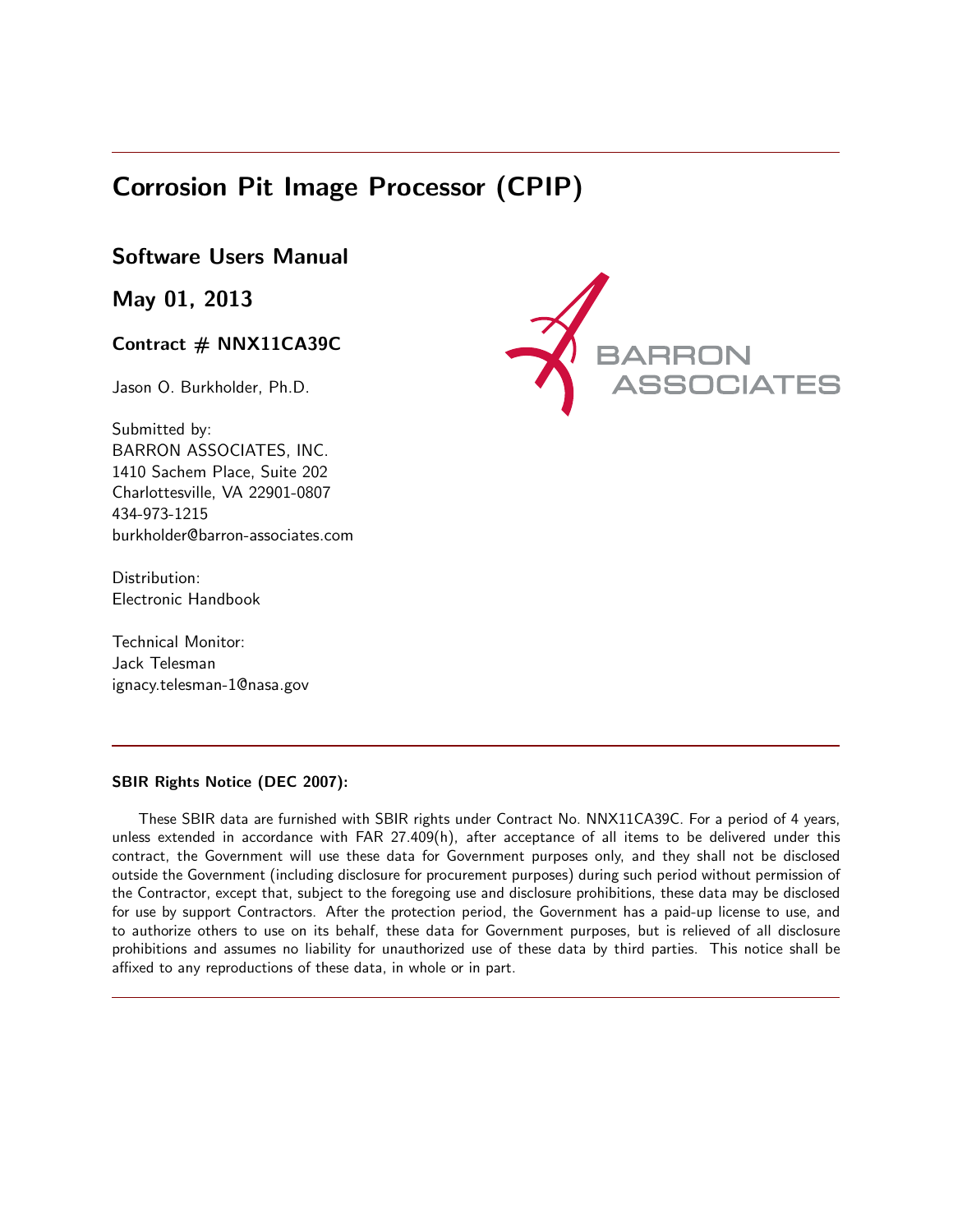## **Contents**

|                | $\mathbf{1}$<br>1 Scope<br>1.1<br>$\mathbf{1}$<br>1.2<br>System Overview research research response to research research response to response the system of the system of the system of the system of the system of the system of the system of the system of the system of the system<br>$\mathbf{1}$<br>1.3<br>$\mathbf{1}$                                                                                                                                                                                                                                                                                                                                                                                                                                                                |                                                                                                                                                |  |  |  |  |
|----------------|----------------------------------------------------------------------------------------------------------------------------------------------------------------------------------------------------------------------------------------------------------------------------------------------------------------------------------------------------------------------------------------------------------------------------------------------------------------------------------------------------------------------------------------------------------------------------------------------------------------------------------------------------------------------------------------------------------------------------------------------------------------------------------------------|------------------------------------------------------------------------------------------------------------------------------------------------|--|--|--|--|
| $\overline{2}$ | <b>Referenced Documents</b>                                                                                                                                                                                                                                                                                                                                                                                                                                                                                                                                                                                                                                                                                                                                                                  | 1                                                                                                                                              |  |  |  |  |
| 3              | $\overline{2}$<br><b>Software Summary</b><br>$\overline{2}$<br>3.1<br>2<br>3.2<br>2<br>3.3<br>$\overline{2}$<br>3.4<br>3<br>3.5<br>3<br>3.6<br>Assistance and Problem Reporting (Alberta Alberta Alberta Alberta Alberta Alberta Alberta Alberta Alberta Alberta Alberta Alberta Alberta Alberta Alberta Alberta Alberta Alberta Alberta Alberta Alberta Alberta Alberta Albe<br>3<br>3.7                                                                                                                                                                                                                                                                                                                                                                                                    |                                                                                                                                                |  |  |  |  |
| 4              | <b>Access To The Software</b><br>4.1<br>4.1.1<br>4.1.2<br>4.1.3<br>4.1.4<br>Initiating a Session end of the contract of the contract of the contract of the contract of the contract of the contract of the contract of the contract of the contract of the contract of the contract of the contract of th<br>4.2<br>4.2.1<br>4.3                                                                                                                                                                                                                                                                                                                                                                                                                                                            | 4<br>4<br>$\overline{4}$<br>$\overline{4}$<br>$\overline{4}$<br>$\overline{4}$<br>4<br>5<br>5                                                  |  |  |  |  |
| 5              | <b>Processing Reference Guide</b><br>5.1<br>5.1.1<br>5.1.2<br>5.1.3<br>Open Project (Alta and Alta and Alta and Alta and Alta and Alta and Alta and Alta and Alta and Alta and Alta a<br>5.1.4<br>5.1.5<br>5.1.6<br>Coupon Flattening enterprise in the contract of the contract of the contract of the contract of the contract of the contract of the contract of the contract of the contract of the contract of the contract of the contract o<br>5.1.7<br>5.1.8<br>5.1.9<br>5.1.10<br>5.2<br>5.3<br>5.3.1<br>5.3.2<br>5.4<br>Related Processing responses to the contract of the contract of the contract of the contract of the contract of the contract of the contract of the contract of the contract of the contract of the contract of the contract o<br>5.5<br>5.6<br>5.7<br>5.8 | 7<br>$\overline{7}$<br>$\overline{7}$<br>8<br>8<br>9<br>10<br>11<br>12<br>12<br>13<br>14<br>15<br>15<br>15<br>16<br>16<br>16<br>16<br>16<br>16 |  |  |  |  |
| 6              | <b>Notes</b><br>Abbreviations and Acronyms enterprise in the contract of the contract of the contract of the contract of the contract of the contract of the contract of the contract of the contract of the contract of the contract of the c<br>6.1                                                                                                                                                                                                                                                                                                                                                                                                                                                                                                                                        | 17<br>17                                                                                                                                       |  |  |  |  |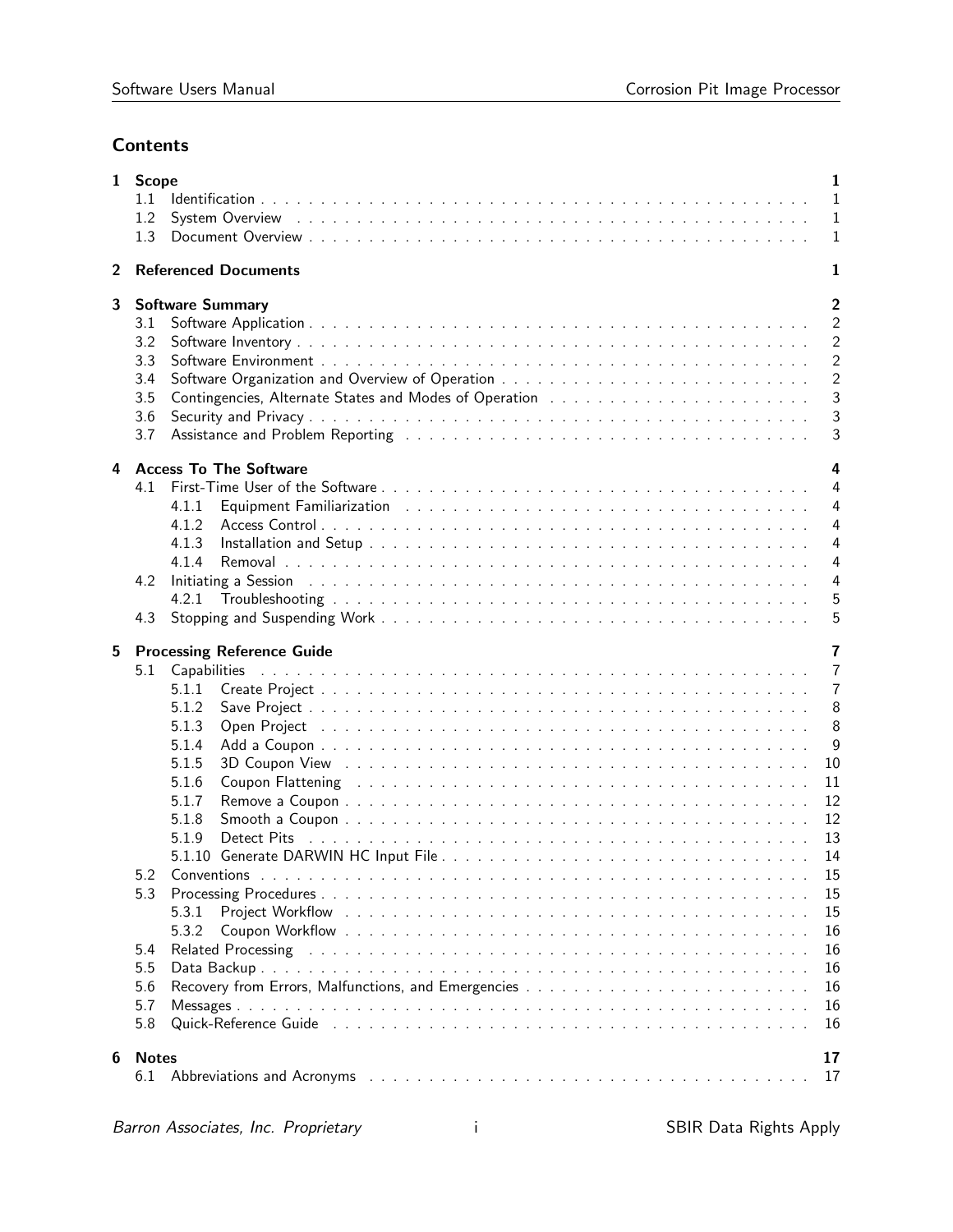# List of Figures

| 2 Edit Project Name (a) and a contract the contract of the contract of the contract of the Edit of the Contract of the Contract of the Contract of the Contract of the Contract of the Contract of the Contract of the Contrac |
|--------------------------------------------------------------------------------------------------------------------------------------------------------------------------------------------------------------------------------|
|                                                                                                                                                                                                                                |
|                                                                                                                                                                                                                                |
|                                                                                                                                                                                                                                |
|                                                                                                                                                                                                                                |
| 7 Smoothed Coupon research and the coupon of the coupon of the coupon of the coupon of the coupon of the coupon of the coupon of the coupon of the coupon of the coupon of the coupon of the coupon of the coupon of the coupo |
|                                                                                                                                                                                                                                |
|                                                                                                                                                                                                                                |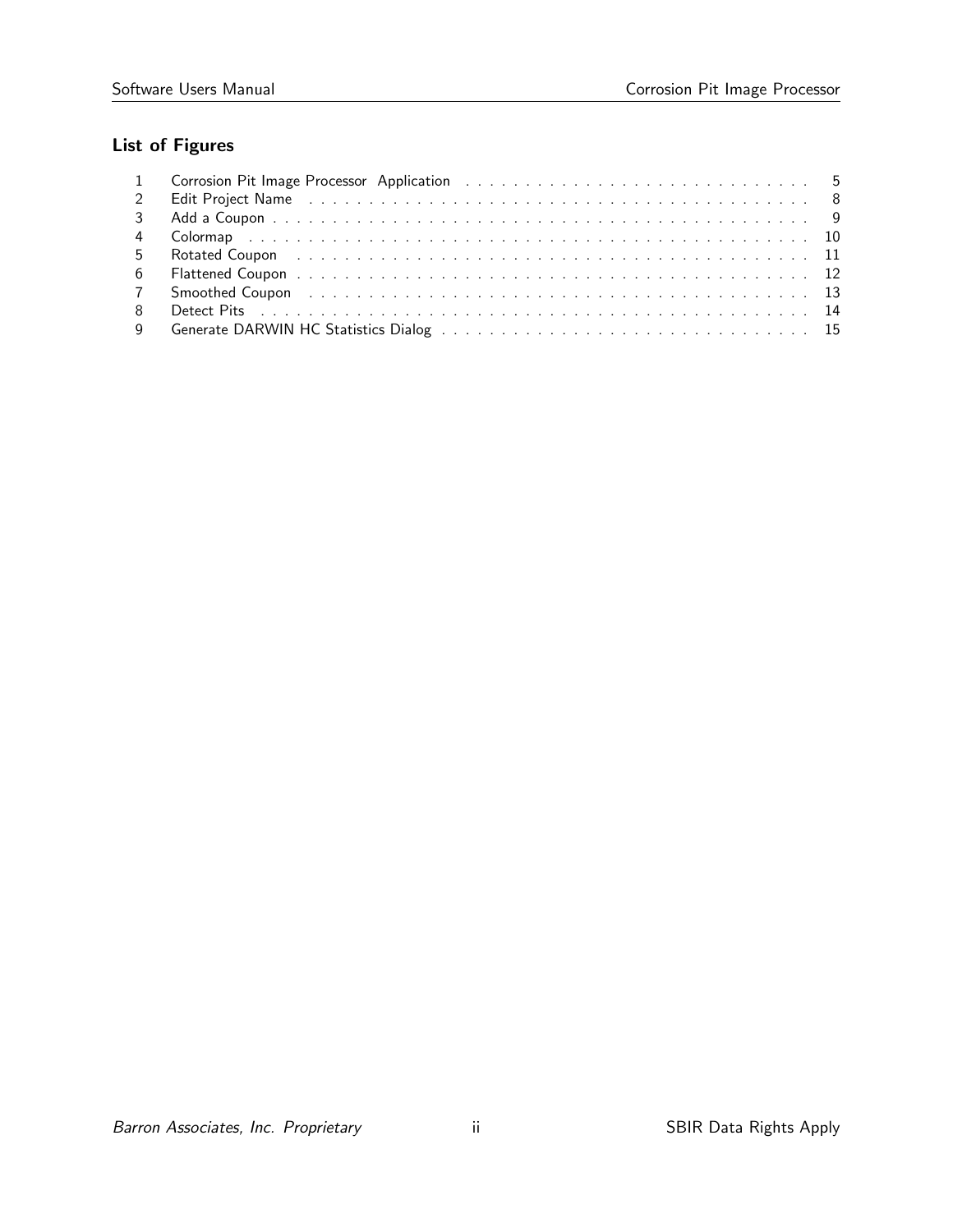### 1 Scope

### 1.1 Identification

This manual documents version 1.0 of the Corrosion Pit Image Processor (CPIP) software. Corrosion Pit Image Processor provides a graphical tool for processing coupon profilometry data to detect corrosion pits and generate the statistics used by the DARWIN HC module.

### 1.2 System Overview

The objective of this research program is the development of tools to simulate the effects of hot corrosion on nickel-based turbine disks.

### 1.3 Document Overview

This manual shall document design, installation and usage of the Corrosion Pit Image Processor computer software configuration item (CSCI).

### 2 Referenced Documents

This section intentionally left blank.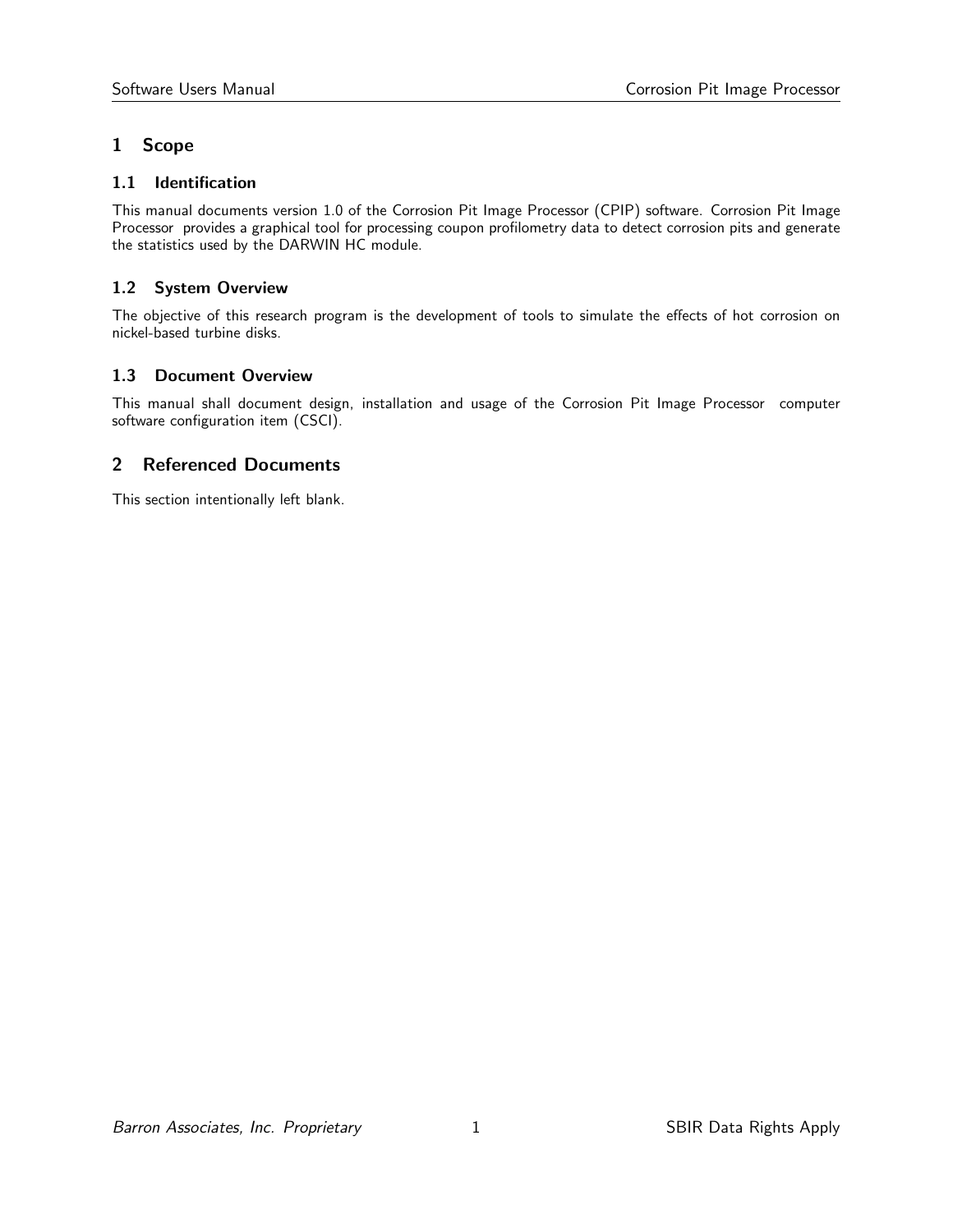### 3 Software Summary

#### 3.1 Software Application

The CPIP application provides a graphical tool for processing coupon profilometry data to detect corrosion pits and generate the statistics used by the DARWIN HC module.

### 3.2 Software Inventory

The Corrosion Pit Image Processor software is distributed in either hard or soft format. The hard format distribution is a single CD with the application in the root directory. The soft format distribution is a single compressed archive with the application in the root directory.

The root directory of the distribution contains this user's manual and the application software. Subdirectories contain the support files, including the Windows runtime.

The root directory contains the following implementation files:

| BaiCPIP.exe                             | The application.                                       |
|-----------------------------------------|--------------------------------------------------------|
| BaiCpipAlgorithm.dll                    | Barron Associates' corrosion pit detection algorithms. |
| CpipSoftwareUsersManual.pdf             | This manual.                                           |
| GalaSoft.MvvmLight.Extras.WPF4.dll      | Open-source application framework.                     |
| GalaSoft.MvvmLight.WPF4.dll             | Open-source application framework.                     |
| HelixToolkit.Wpf.dll                    | Open-source 3D UI controls.                            |
| MathNet.Numerics.dll                    | Open-source mathematics library.                       |
| Microsoft.Practices.ServiceLocation.dll | Microsoft application framework.                       |
| Newtonsoft.Json.dll                     | Open-source data serialization components.             |
| System.Windows.Interactivity.dll        | Microsoft UI extensions.                               |
| WPFToolkit.Extended.dll                 | Open-source WPF UI components.                         |

### 3.3 Software Environment

CPIP is designed for Microsoft Windows™ 7 with Service Pack (SP) 1 or higher, the .NET 4.0 Client Profile framework, and the Microsoft Visual  $C++2010$  SP1 Redistributable Package (x86).

The host computer must have at least 100 MB of memory available for the Corrosion Pit Image Processor application.

The .NET Framework 4.0 Client Profile may be downloaded at:

http://www.microsoft.com/en-us/download/details.aspx?displaylang=en&id=24872

The Microsoft Visual  $C_{++}$  2010 SP1 Redistributable Package ( $x86$ ) may be downloaded at:

http://www.microsoft.com/en-us/download/details.aspx?id=8328

### 3.4 Software Organization and Overview of Operation

CPIP is a project-based graphical user interface (GUI) application that enables the user to view and process scanned coupon profilometry data and apply image operations that enable automatic corrosion pit detection. The application

- 1. Creates a new project or opens a previous project.
- 2. Displays the coupon surface image in 3D.
- 3. Enables image smoothing.
- 4. Provides automatic pit detection and measurement.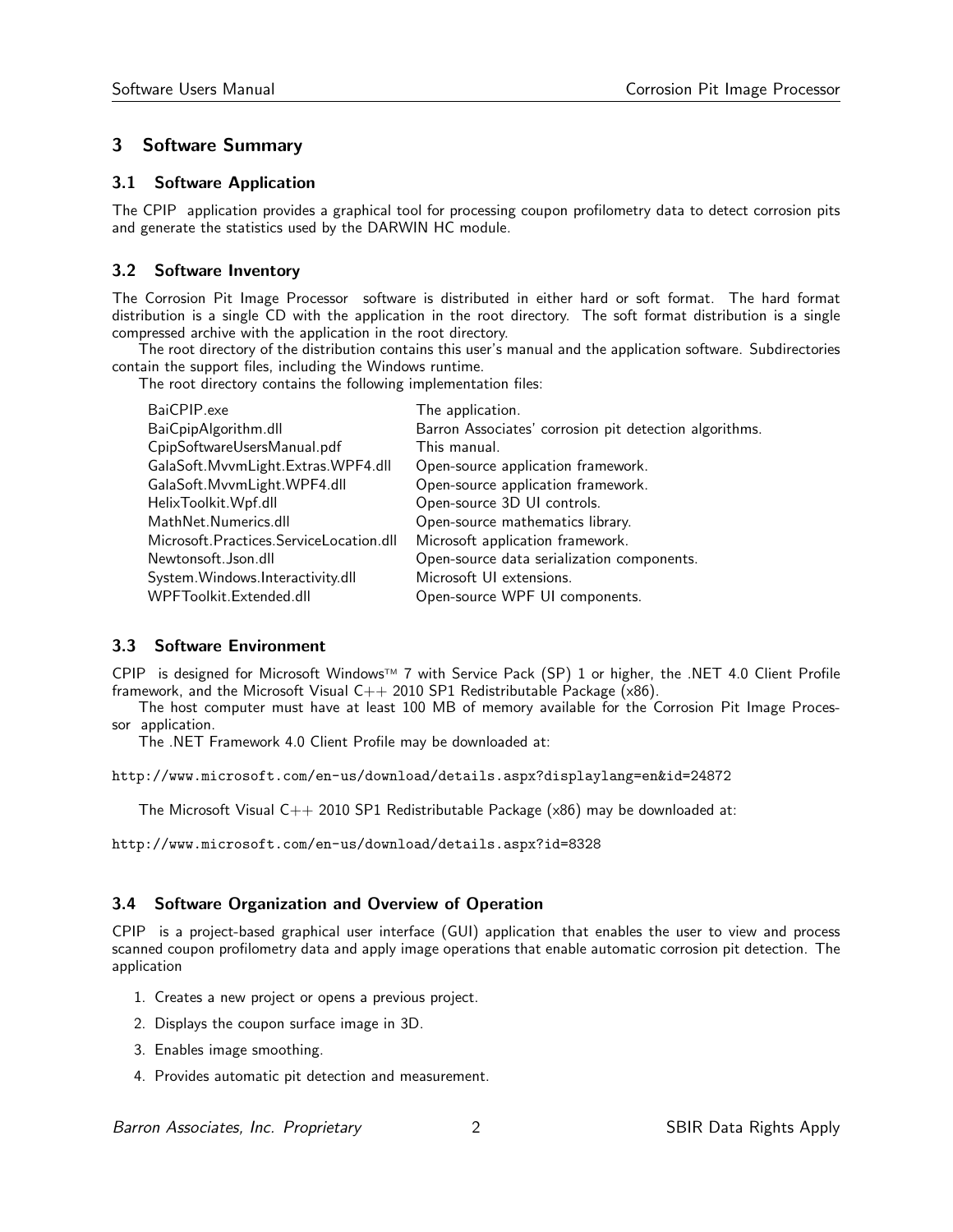- 5. Displays the detected pits.
- 6. Generates the DARWIN HC model input statistics.
- 7. Saves the project for future development.

CPIP is project-based, which means that all operations are performed within the context of a project. A "project" is a collection of coupon image files and processing parameters for each coupon. These data are organized into a project because they are all related to the project's goal, whether that is simply data exploration or generating corrosion pit statistics using all of the coupons as data points. A coupon's membership in a project is not exclusive; each coupon may be included in multiple projects.

### 3.5 Contingencies, Alternate States and Modes of Operation

The CPIP application has only one operational mode, that of interactive GUI.

### 3.6 Security and Privacy

CPIP is export-restricted:

This document contains technical data whose export is restricted by the Arms Export Control Act (Title 22, U.S.C., Sec. 2751 et seq.) or The Export Administration Act of 1979, as amended, Title 50, U.S.C. App 2401 et seq. Violations of these export laws are subject to severe criminal penalties. Disseminate in accordance with the provisions of DoD 5230.25.

### 3.7 Assistance and Problem Reporting

Direct all problems and inquiries to the report preparer:

Barron Associates, Inc 1410 Sachem Place, Suite 202 Charlottesville, VA 22901 (P) 434.973.1215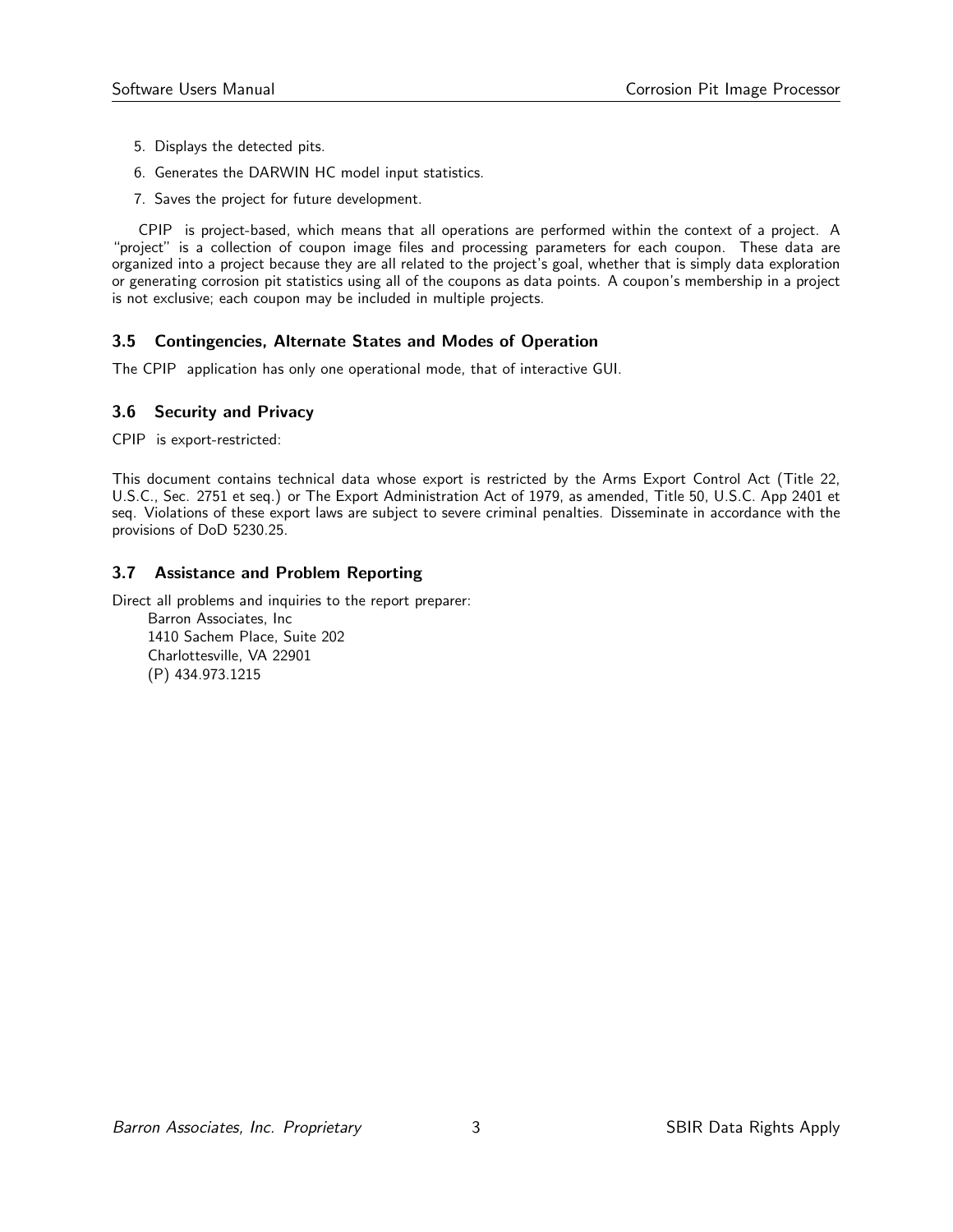### 4 Access To The Software

### 4.1 First-Time User of the Software

### 4.1.1 Equipment Familiarization

The Corrosion Pit Image Processor host is a standard Windows 7 computer meeting the system requirements.

### 4.1.2 Access Control

Corrosion Pit Image Processor has no access control features beyond the operating system login and file protections.

### 4.1.3 Installation and Setup

To install the Corrosion Pit Image Processor application, copy the files from the distribution medium into any directory on the host's hard disk. Typically, this directory should be named "CPIP". The distribution and installation files have the following hierarchy:

### + CPIP

BaiCPIP.exe BaiCpipAlgorithms.dll CpipSoftwareUsersManual.pdf GalaSoft.MvvmLight.Extras.WPF4.dll GalaSoft.MvvmLight.WPF4.dll HelixToolkit.Wpf.dll MathNet.Numerics.dll Microsoft.Practices.ServiceLocation.dll Newtonsoft.Json.dll System.Windows.Interactivity.dll WPFToolkit.Extended.dll

where "+ CPIP" is a directory, and the remaining items are files.

Configuration. The application requires no configuration.

### 4.1.4 Removal

To remove the CPIP application, delete the installation files and directories.

### 4.2 Initiating a Session

Run the "BaiCPIP.exe" program as usual with any Windows Application. The (annotated) GUI shown in Figure 1 should appear within seconds.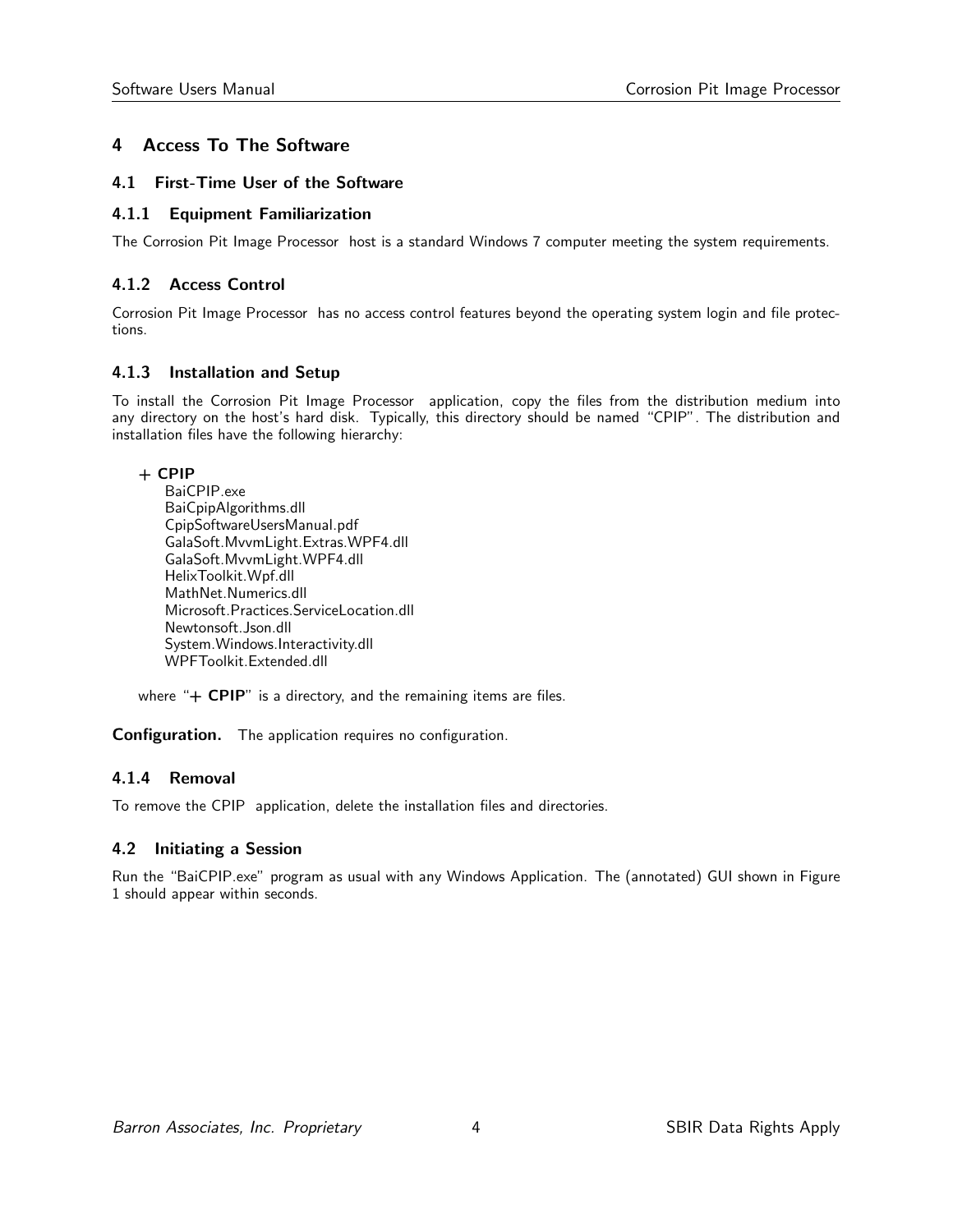

Figure 1: Corrosion Pit Image Processor Application

### 4.2.1 Troubleshooting

If CPIP fails to run, perform the following steps:

- 1. Ensure the required files are present (see Section 4.1.3).
- 2. Ensure Windows 7 Service Pack 1 is installed. Click the taskbar Start button, right-click "My Computer" and select "Properties". The "System Properties" window will appear and display the operating system version and latest service pack.
- 3. Ensure .NET 4.0 Client Profile framework is installed. Click the taskbar Start button, select "Control Panel" and then "Programs and Features". Search the list of installed programs for "Microsoft .NET Framework 4 Client Profile".
- 4. Ensure Microsoft Visual C++ 2010 SP1 Redistributable Package (x86) is installed. Click the taskbar Start button, select "Control Panel" and then "Programs and Features". Search the list of installed programs for "Microsoft Visual  $C++ 2010 \times 86$  Redistributable".

If these steps fail to resolve the problem, please contact Barron Associates (see Section 3.7).

### 4.3 Stopping and Suspending Work

Terminate the CPIP application like any Windows application by performing one of the following operations:

- 1. Use the mouse to select "File" from the main menu and select "Exit".
- 2. Use the mouse to select the system menu (upper left corner of the window) and select "Close".
- 3. Use the mouse to click the "X" button in the upper right of the window.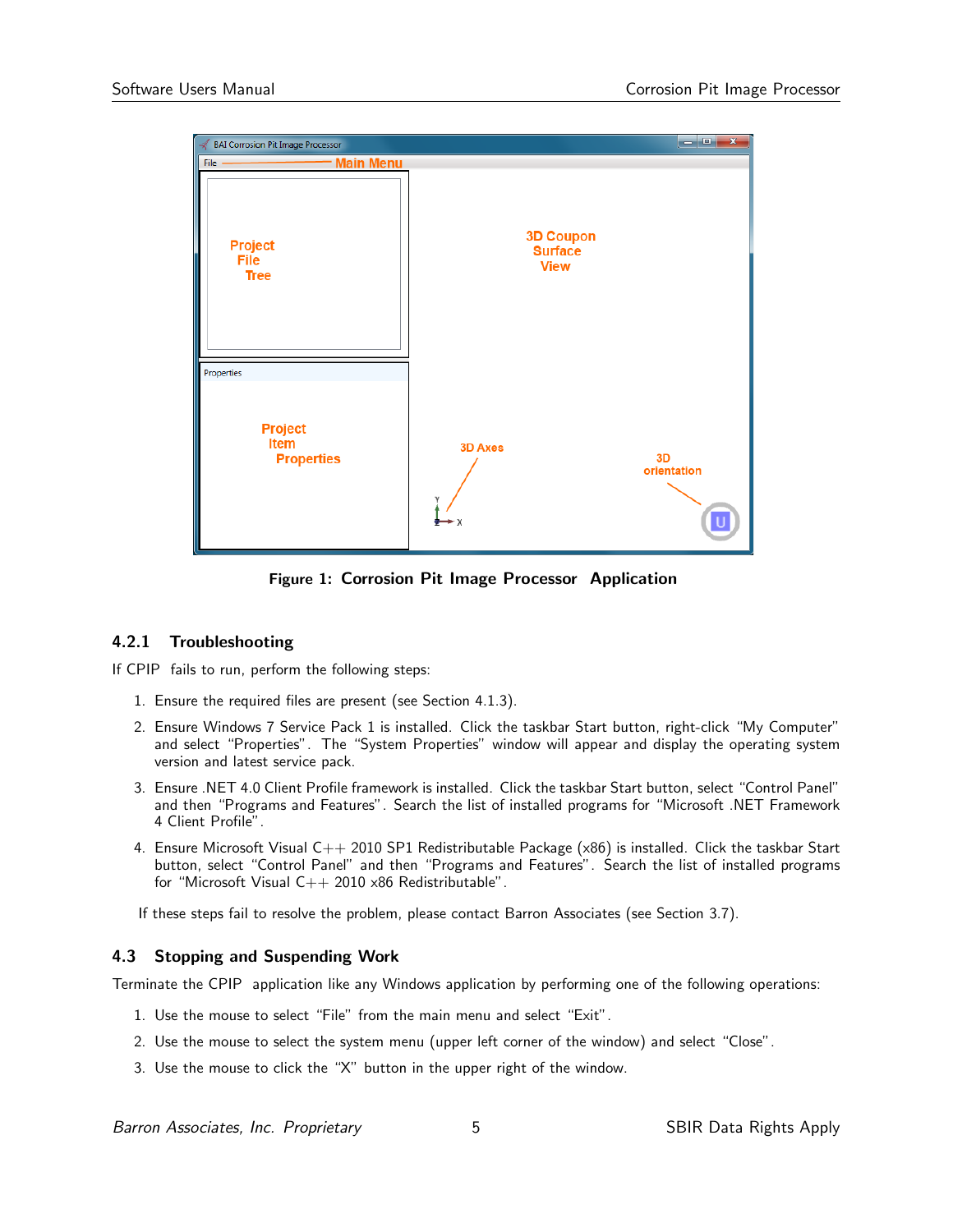4. Use the keyboard to activate the system menu "Close" item by pressing Alt-F4.

The application will exit immediately.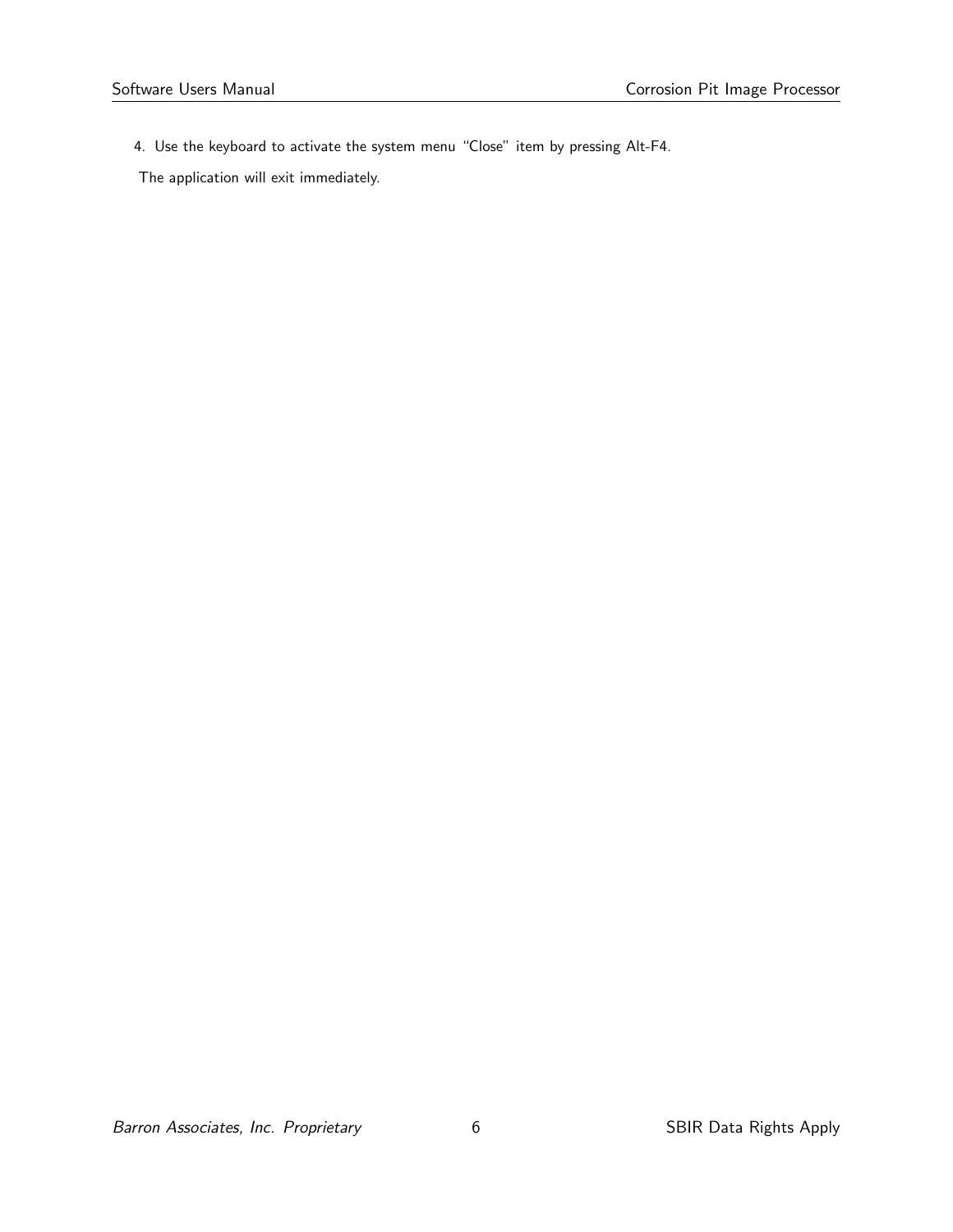### 5 Processing Reference Guide

### 5.1 Capabilities

The CPIP is a project-based application that provides tools to automatically detect corrosion pits. A project is a set of corroded coupon images. Typically, these coupons are related in some way and the desired result is the DARWIN HC module statistics file summarizing the corrosion pits.

The application supports the following activities:

- 1. Create Project
- 2. Save Project
- 3. Open Project
- 4. Add a Coupon
- 5. 3D Coupon View
- 6. Coupon Flattening
- 7. Remove a Coupon
- 8. Smooth a Coupon
- 9. Detect Pits
- 10. Generate DARWIN HC Input File

### 5.1.1 Create Project

The first activity is *Create Project*, which creates an empty project. To create a new project, perform one of the two operations:

- 1. Select "New Project" from the main menu (Figure 1).
- 2. Right-click in the empty space in the "Project File Tree" (Figure 1) to display the context menu and select "New Project".

Either action will create a new, empty project named "Project N", where "N" is a number. The name appears in both the "Project File Tree" and the "Project Item Properties" (Figure 1). The "Project Item Properties" pane allows the user to change the project name, by editing the entry field to the right of the "Name" label. Figure 2 shows the project name changed to "Nickel Alloy Project".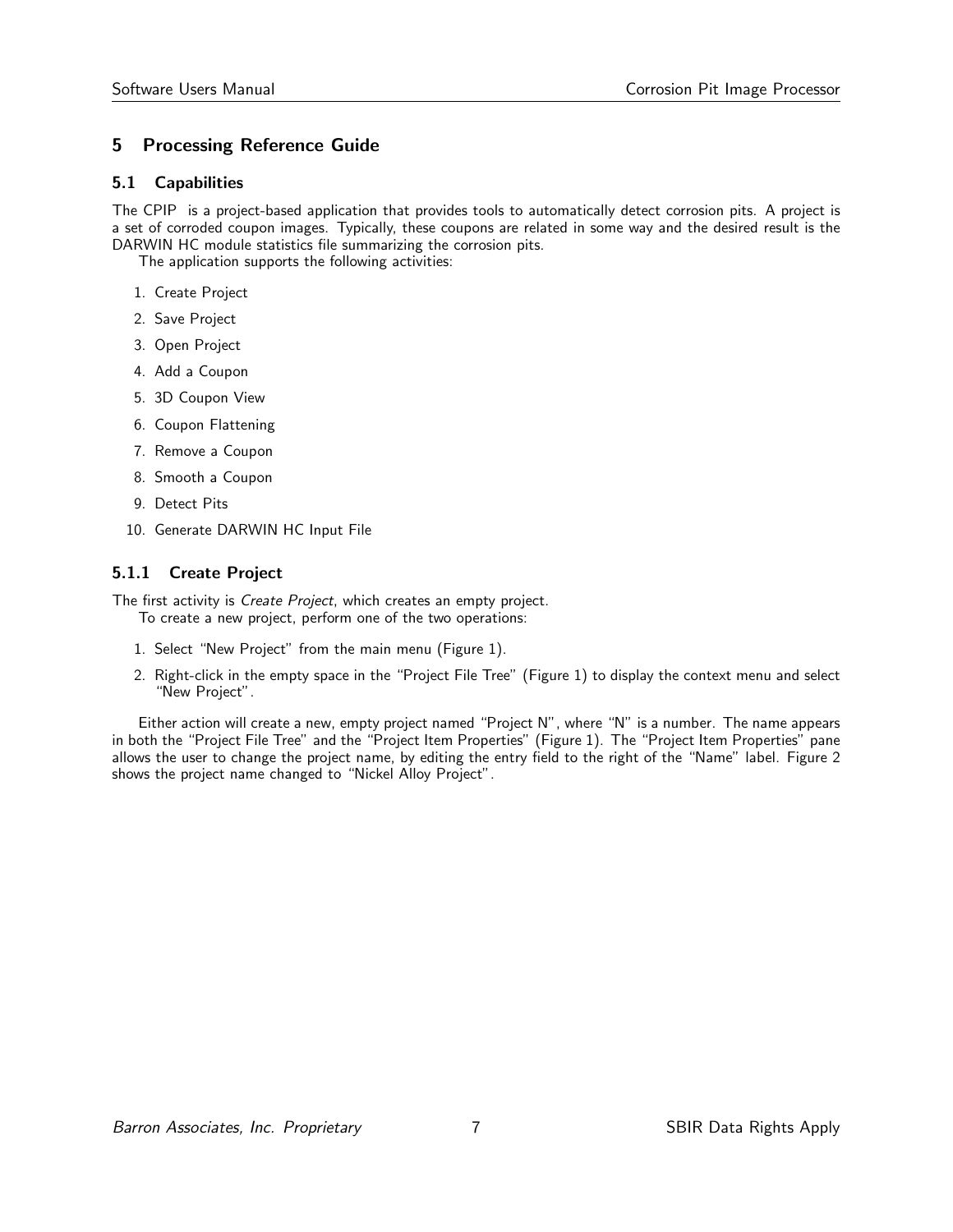| BAI Corrosion Pit Image Processor |                      |  |  |  |
|-----------------------------------|----------------------|--|--|--|
| File                              |                      |  |  |  |
| <b>Nickel Alloy Project</b>       |                      |  |  |  |
|                                   |                      |  |  |  |
|                                   |                      |  |  |  |
|                                   |                      |  |  |  |
|                                   |                      |  |  |  |
|                                   |                      |  |  |  |
|                                   |                      |  |  |  |
|                                   |                      |  |  |  |
| Properties                        |                      |  |  |  |
| Name                              | Nickel Alloy Project |  |  |  |
|                                   |                      |  |  |  |
|                                   |                      |  |  |  |

Figure 2: Edit Project Name

#### 5.1.2 Save Project

The Save Project activity saves the project information for use at a later date.

To save the project state, select "Save Project" from the main menu (Figure 1). This action will display the standard Windows file save dialog, allowing the user to browse to any folder and specify the file name.

The saved project state includes:

- 1. The project name
- 2. The list of coupon file names.
- 3. Each coupon file's properties, including File Name, Run Id, etc. See Section 5.1.4.
- 4. Each coupon's TVR properties, including Regularization and Iterations. See Section 5.1.8.
- 5. Each coupon's pit detection properties, including Threshold, etc. See Section 5.1.9.
- 6. The statistics for each detected pit. (This allows the DARWIN HC statistics to be generated without re-running the image processing.)

The saved project state does not include:

- 1. The flattened coupon image. This is a time-consuming operation which the user must explicitly perform again if the flattened image is desired. See Section 5.1.6.
- 2. The smoothed coupon image. This is a time-consuming operation which the user must explicitly perform again if the smoothed image is desired. See Section 5.1.8.

The default file extension for CPIP projects is .cpipproj.

#### 5.1.3 Open Project

The Open Project activity opens a previously-saved project.

To open a project, select "Open Project" from the main menu (Figure 1). This action will display the standard Windows file open dialog, allowing the user to browse to any folder and specify the file name.

When the project is loaded, the "Project File Tree" will be populated with the list of image files and parameter settings that were present when the project was saved. The following differences exist between the saved state and the project-open state: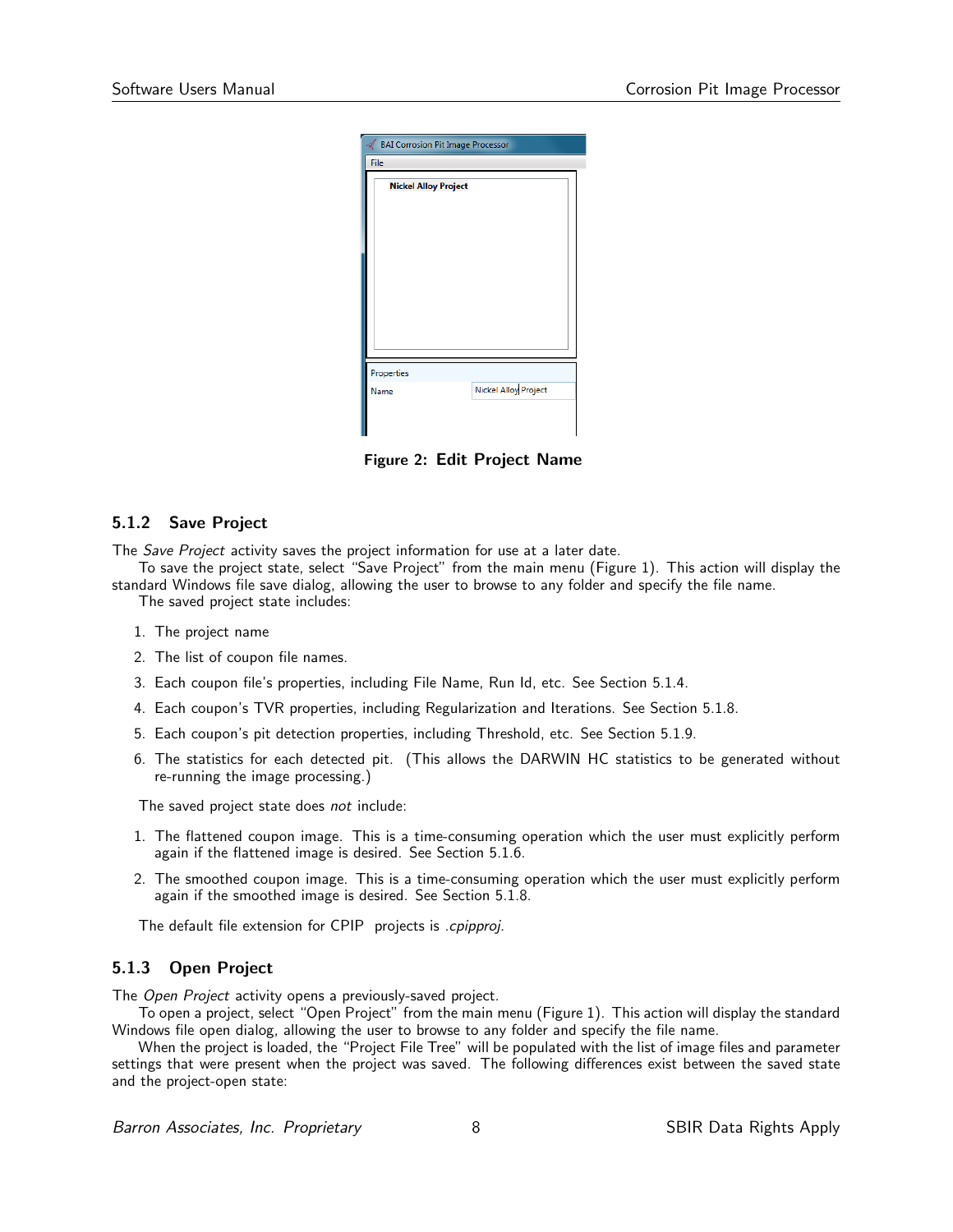- 1. The image file data will not be loaded until the user clicks on the file name. (If the file is not found, the data will not be loaded and the application will not warn the user.)
- 2. Flattening is not saved with the project state, nor is it automatically performed, because flattening is a time-consuming process. See Section 5.1.6.
- 3. Pit detection is not executed, although the pit statistics are loaded.

The default file extension for CPIP projects is .cpipproj.

#### 5.1.4 Add a Coupon

The Add a Coupon activity adds a scanned coupon's profilometry data to the project, and enables image processing and pit detection.

To add a coupon to the project, right-click on the project name and select "Add Coupon" from the context menu. This action will display the standard windows file open dialog, allowing the user to browse to any folder and specify the file name.

The default file extension for CPIP coupon data is .dat. The coupon data file is ASCII text. Each line consists of numeric X, Y, and Z coordinates, separated by a space, comma, or tab.

Figure 3 shows the project with coupon "273.dat' added. The "Project Item Properties" (Figure 1) shows the coupon and its default properties. The user should completely specify all coupon properties:

| Run Id             | The test run identifier.                            |  |  |
|--------------------|-----------------------------------------------------|--|--|
| Sample Id          | The test sample identifier.                         |  |  |
| <b>Temperature</b> | The corrosion temperature (degrees Celsius).        |  |  |
| <b>Stress</b>      | The coupon loading (Newtons).                       |  |  |
|                    | <b>Corrosion Time</b> Total corrosion time (hours). |  |  |

| <b>BAI Corrosion Pit Image Processor</b>                            |               |         |   |  | ر و او ا | $\overline{\mathbf{x}}$ |
|---------------------------------------------------------------------|---------------|---------|---|--|----------|-------------------------|
| File                                                                |               |         |   |  |          |                         |
| ▲ Nickel Alloy Project<br>$4$ 243.dat<br>$\triangleright$ TVR Image |               | ø<br>o. |   |  |          |                         |
| Properties                                                          |               |         |   |  |          |                         |
| <b>File Name</b>                                                    | 243.dat       |         |   |  |          |                         |
| Run Id                                                              | 1             |         |   |  |          |                         |
| Sample Id                                                           | 243           |         | ٠ |  |          |                         |
| Temperature (C)                                                     | 700           |         |   |  |          |                         |
| Stress (N)                                                          | 0             |         |   |  |          |                         |
| Corrosion Time (Hr)                                                 | 24            |         |   |  |          |                         |
|                                                                     | Flatten Image |         |   |  |          |                         |

Figure 3: Add a Coupon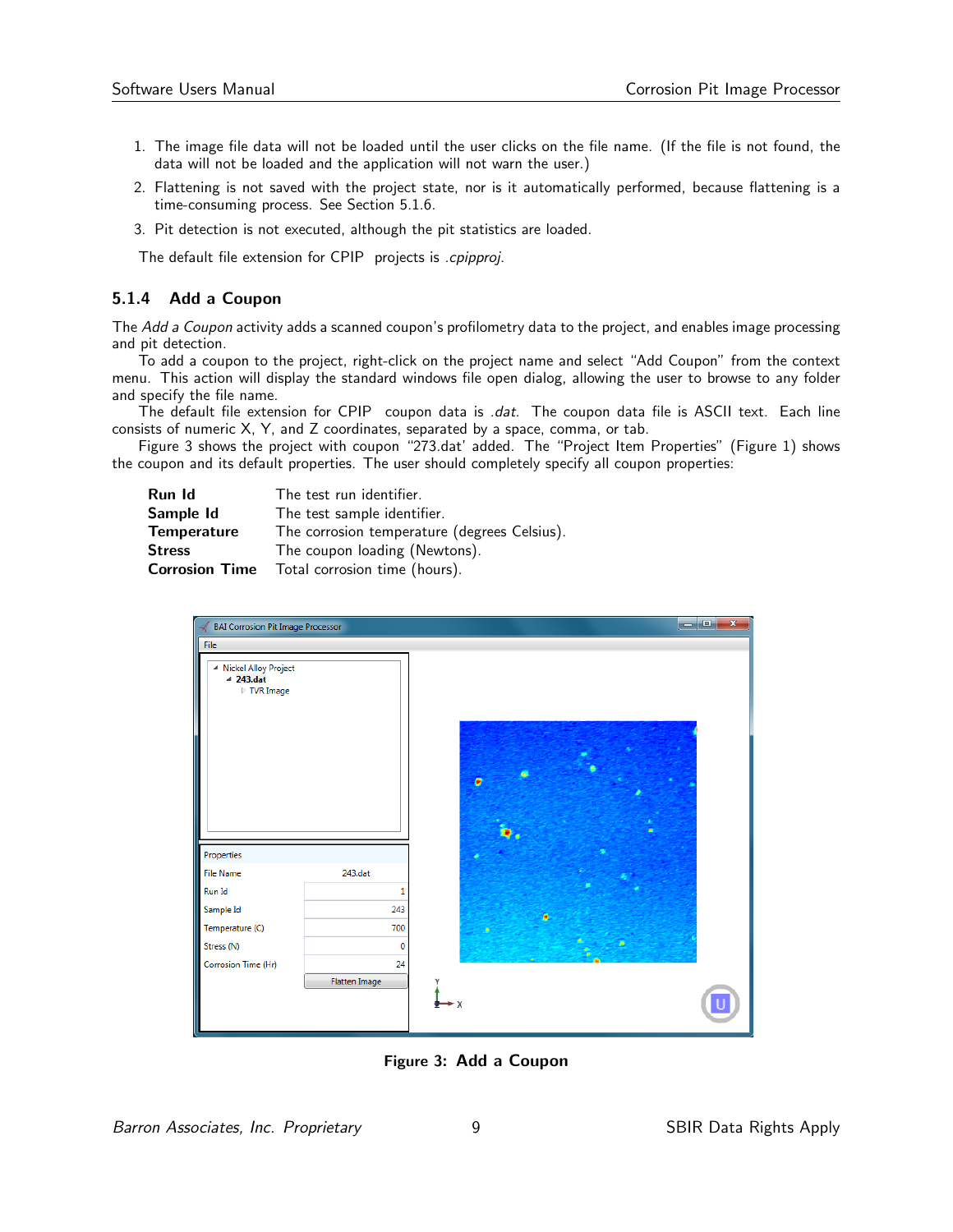### 5.1.5 3D Coupon View

The 3D Coupon View activity allows the user to view the coupon data in 3D.

The coupon (Figure 3) data is normalized for display and processing so that the pits have a larger Z component than the coupon surface, meaning that the pits are shown as "bumps" when the positive Z axis is oriented up. The view is color-coded based upon the Z coordinate, with dark blue being the smallest Z (i.e. the coupon surface), and dark red being the largest Z (i.e. deepest pit). The surface color map is shown in Figure 4.



Figure 4: Colormap

The surface orientation is shown by the "3D Axes" and "3D Orientation" widgets (Figure 1). The user can manipulate the view with the following mouse gestures:

| Rotate           | Hold down the right mouse button over the "3D Coupon Surface View" and drag.         |
|------------------|--------------------------------------------------------------------------------------|
| Pan              | Hold down the (middle) mouse wheel over the "3D Coupon Surface View" and drag.       |
| Zoom             | Scroll the mouse wheel over the "3D Coupon Surface View".                            |
| Center Isometric | Double-click the mouse wheel over the "3D Coupon Surface View" to center the surface |
|                  | and show an isometric view.                                                          |

The "3D Orientation" widget is a cube with labeled faces. The user may select a full face view by clicking the appropriately labeled face to quickly re-orient the surface:

Front "F" is the front face; positive X out. Back "B" is the back face; positive X in. Up  $U''$  is the top (up) face; positive Z out. Down "D" is the bottom (down) face; positive Z in. Left "L" is the left face; positive Y out. Right "R" is the right face; positive Y in.

Figure 5 shows a rotated coupon zoomed in on a pit.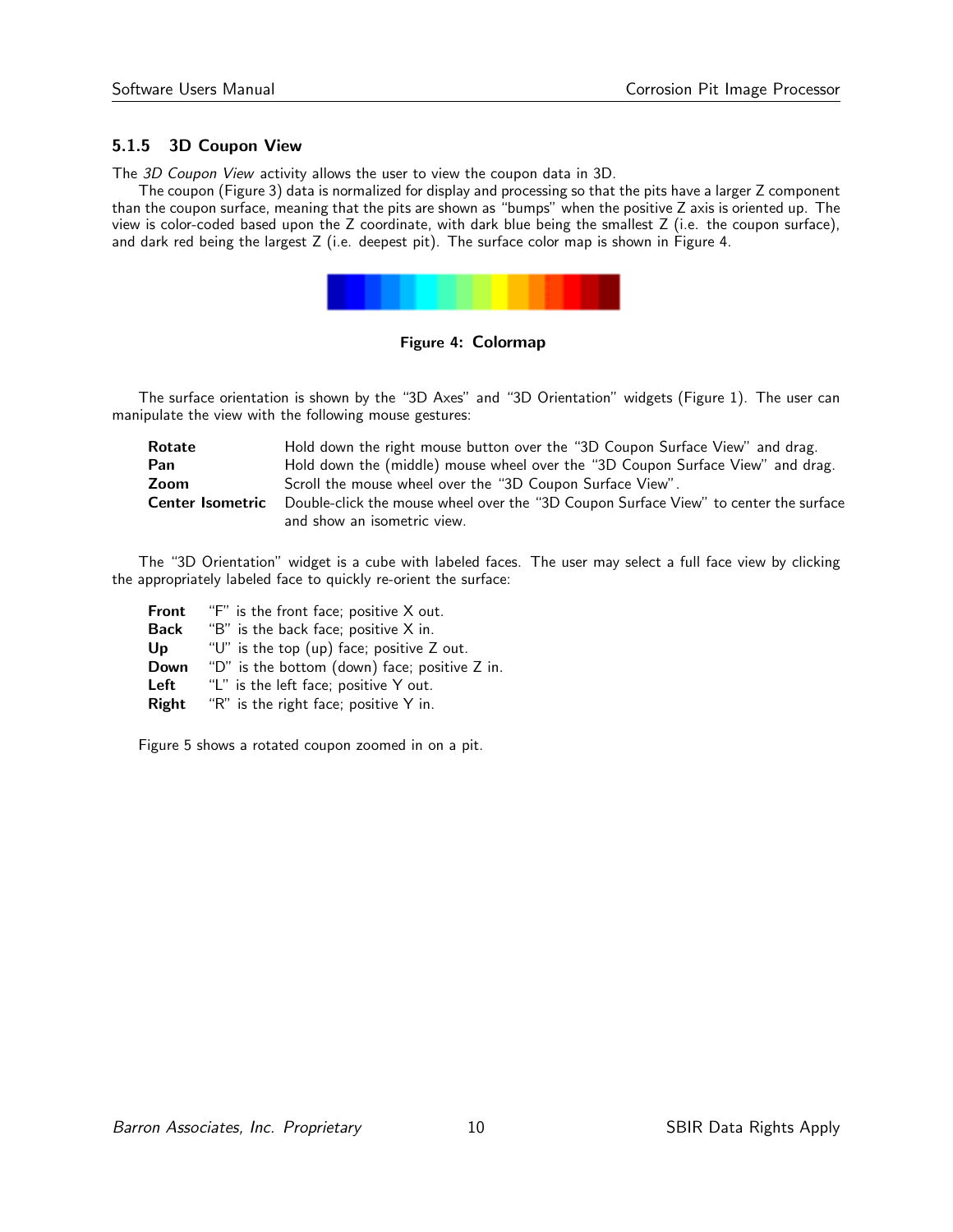| <b>BAI Corrosion Pit Image Processor</b>                  |                     |          | $\begin{array}{c c c c c} \hline \multicolumn{3}{c }{\textbf{E}} & \multicolumn{3}{c }{\textbf{X}} \\\hline \multicolumn{3}{c }{\textbf{E}} & \multicolumn{3}{c }{\textbf{X}} \\\hline \end{array}$ |
|-----------------------------------------------------------|---------------------|----------|-----------------------------------------------------------------------------------------------------------------------------------------------------------------------------------------------------|
| <b>File</b>                                               |                     |          |                                                                                                                                                                                                     |
| ▲ Nickel Alloy Project<br>$4$ 243.dat<br><b>TVR Image</b> |                     |          |                                                                                                                                                                                                     |
|                                                           |                     |          |                                                                                                                                                                                                     |
| Properties                                                |                     |          |                                                                                                                                                                                                     |
| Regularization:                                           | $\ddot{\cdot}$<br>6 |          |                                                                                                                                                                                                     |
| Iterations:                                               | $\hat{\cdot}$<br>9  |          |                                                                                                                                                                                                     |
|                                                           | <b>TVR</b>          |          |                                                                                                                                                                                                     |
|                                                           |                     | $v = -1$ |                                                                                                                                                                                                     |

Figure 5: Rotated Coupon

### 5.1.6 Coupon Flattening

The Coupon Flattening activity allows the user to remove scanner bias.

The coupon shown in Figure 3 is noticeably darker on the top and lighter on the bottom, showing a gradient from dark blue to light cyan going in that direction. This indicates a tilt bias in the scan. The bias must be removed for accurate pit detection. This process is known as "flattening" and is performed by clicking the "Flatten Image" button on coupon's properties. Flattening takes some time (12 seconds on 64-bit Windows 7 running on a 2.5 GHz Intel $\circledR$  Core<sup>TM</sup> i5), so the user is shown the wait cursor while this operation is in progress. The same coupon is shown after flattening in Figure 6, and has a more uniform surface.

After flattening, the "Flatten Image" button is disabled.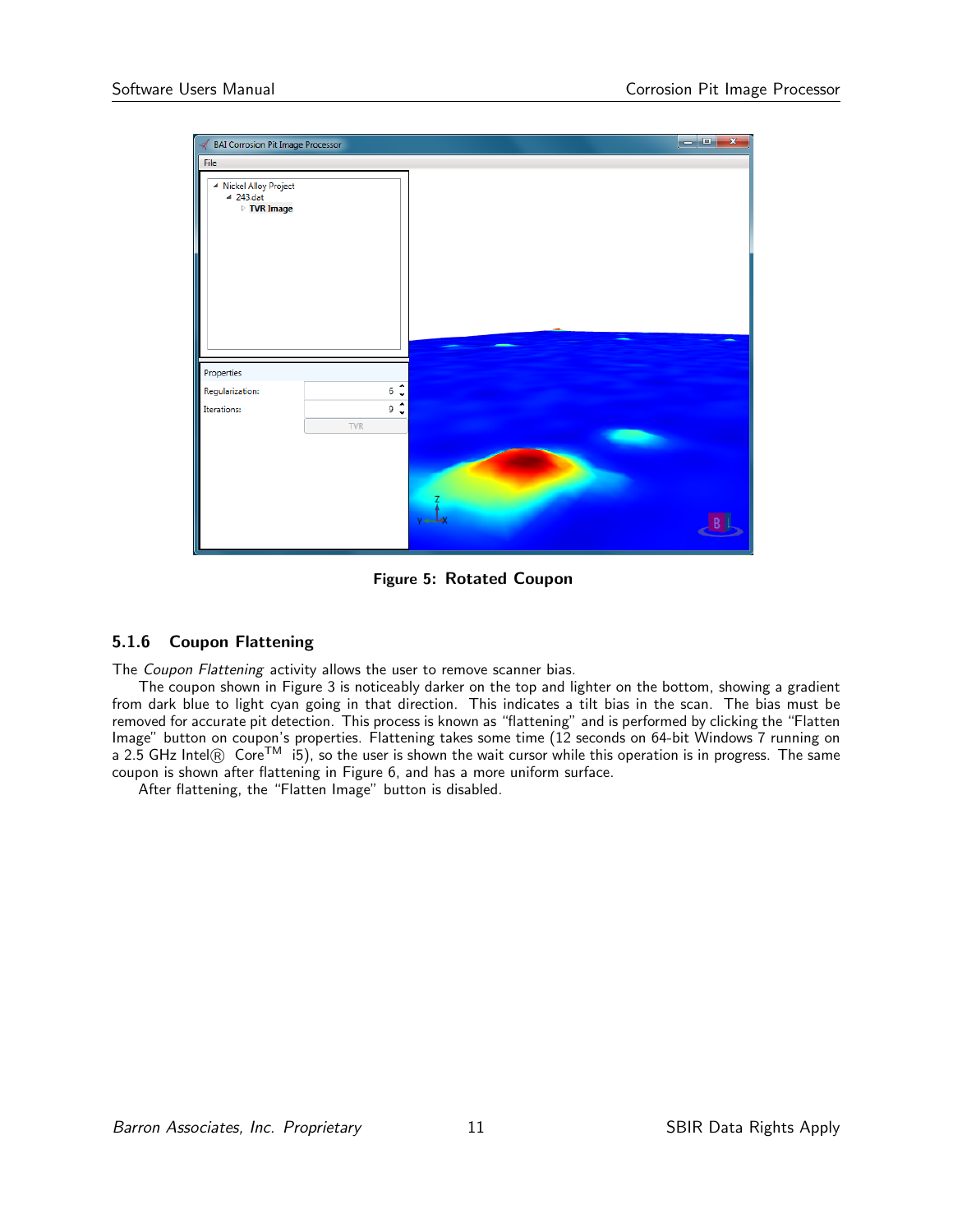| <b>BAI Corrosion Pit Image Processor</b>                            |               |   | $\begin{array}{c c c c c c} \hline \multicolumn{3}{c }{\mathbf{m}} & \multicolumn{3}{c }{\mathbf{m}} & \multicolumn{3}{c }{\mathbf{m}} & \multicolumn{3}{c }{\mathbf{m}} & \multicolumn{3}{c }{\mathbf{m}} & \multicolumn{3}{c }{\mathbf{m}} & \multicolumn{3}{c }{\mathbf{m}} & \multicolumn{3}{c }{\mathbf{m}} & \multicolumn{3}{c }{\mathbf{m}} & \multicolumn{3}{c }{\mathbf{m}} & \multicolumn{3}{c }{\mathbf{m}} & \multicolumn{3}{c }{\mathbf$ |
|---------------------------------------------------------------------|---------------|---|-------------------------------------------------------------------------------------------------------------------------------------------------------------------------------------------------------------------------------------------------------------------------------------------------------------------------------------------------------------------------------------------------------------------------------------------------------|
| File                                                                |               |   |                                                                                                                                                                                                                                                                                                                                                                                                                                                       |
| ▲ Nickel Alloy Project<br>$4$ 243.dat<br>$\triangleright$ TVR Image |               | ø |                                                                                                                                                                                                                                                                                                                                                                                                                                                       |
| Properties<br><b>File Name</b>                                      | 243.dat       |   |                                                                                                                                                                                                                                                                                                                                                                                                                                                       |
|                                                                     |               |   |                                                                                                                                                                                                                                                                                                                                                                                                                                                       |
| Run Id                                                              |               |   |                                                                                                                                                                                                                                                                                                                                                                                                                                                       |
| Sample Id                                                           | 243           | ۵ |                                                                                                                                                                                                                                                                                                                                                                                                                                                       |
| Temperature (C)                                                     | 700           |   |                                                                                                                                                                                                                                                                                                                                                                                                                                                       |
| Stress (N)                                                          | $\mathbf 0$   |   |                                                                                                                                                                                                                                                                                                                                                                                                                                                       |
| Corrosion Time (Hr)                                                 | 24            |   |                                                                                                                                                                                                                                                                                                                                                                                                                                                       |
|                                                                     | Flatten Image |   |                                                                                                                                                                                                                                                                                                                                                                                                                                                       |

Figure 6: Flattened Coupon

### 5.1.7 Remove a Coupon

The Remove a Coupon activity removes coupon from the project, discarding any results for that coupon.

To remove a coupon from the project, right-click on the coupon name in the "Project File Tree" and select "Remove Coupon" from the context menu.

### 5.1.8 Smooth a Coupon

The *Smooth a Coupon* activity enables image smoothing to facilitate pit detection.

The "Total Variation Regularization" (TVR) algorithm is use to remove scanner noise. Smoothing is a subactivity requiring a (possibly flattened) coupon, so the TVR activity appears as a node under the coupon node in the "Project File Tree" (Figure 1).

The "Project Item Properties" (Figure 1) shows the TVR parameters:

|                   | <b>Regularization</b> Use a smaller number $(\approx 10)$ for less smoothing. |
|-------------------|-------------------------------------------------------------------------------|
| <b>Iterations</b> | More iterations means more smoothing.                                         |

After TVR has been applied, the TVR button is disabled and the resulting image is shown. If a TVR parameter is changed, or the image is flattened, the  $TVR$  button will be enabled so that the new parameter may be applied, or the same parameters applied to a newly flattened image.

TVR is always performed upon the image or flattened image; it is never successively applied to previous TVR results.

Figure 7 shows the project with coupon after applying TVR smoothing. The surface in Figure 7 is smoother (darker blue) than the flattened surface in Figure 6 and the pits are more pronounced.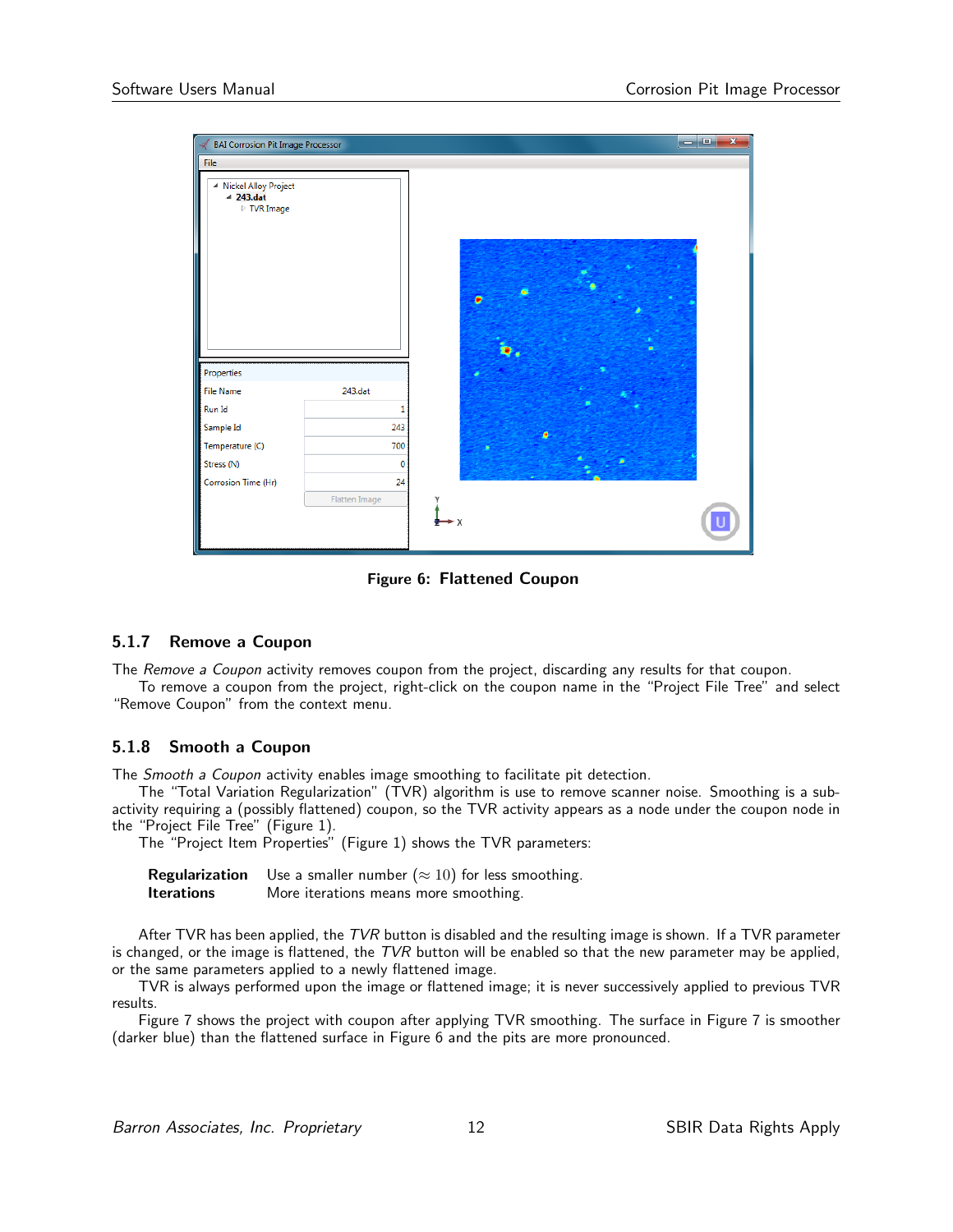| <b>BAI Corrosion Pit Image Processor</b>                  |                                  |   |  | $\blacksquare$<br>$\mathbf{x}$ |
|-----------------------------------------------------------|----------------------------------|---|--|--------------------------------|
| File                                                      |                                  |   |  |                                |
| ▲ Nickel Alloy Project<br>$4$ 243.dat<br><b>TVR Image</b> |                                  | Ω |  |                                |
| Properties                                                |                                  |   |  |                                |
| Regularization:                                           | ۸<br>6<br>$\ddot{\phantom{0}}$   |   |  |                                |
| Iterations:                                               | $\hat{\cdot}$<br>9<br><b>TVR</b> |   |  |                                |
|                                                           |                                  | X |  |                                |

Figure 7: Smoothed Coupon

### 5.1.9 Detect Pits

The Detect Pits activity automatically detects pits on the coupon.

The "Project Item Properties" (Figure 1) shows the pit detection parameters:

| <b>Threshold</b>           | Features shallower than this number aren't pits.                                                          |
|----------------------------|-----------------------------------------------------------------------------------------------------------|
|                            | <b>Surface Noise Multiplier</b> Heuristically, an adequate multiplier is in the range $4 \leq k \leq 6$ . |
| <b>Gradient Percentile</b> | Smaller for a sample with more pits; larger for a sample with few pit candidates.                         |

The "Number of Pits" field is a read-only value indicating the number of pits detected given the current parameters.

After detecting pits, the Detect Pits button is disabled and the resulting pits are annotated. If a parameter is changed, or the image is flattened, the TVR button will be enabled so that the new parameter may be applied, or the same parameters applied to a newly flattened image.

Each detected pit has a deepest point, known as the center and indicated by a black sphere, and a pit width, indicated by a tube (i.e. a 3D line). The pit centers and widths are drawn on the un-smoothed coupon image, as shown in Figure 8.

Note: When continuing work on a project after closing CPIP and opening (see Section 5.1.3 the project, the user must re-flatten the image (if necessary), and re-run TVR prior to performing pit detection.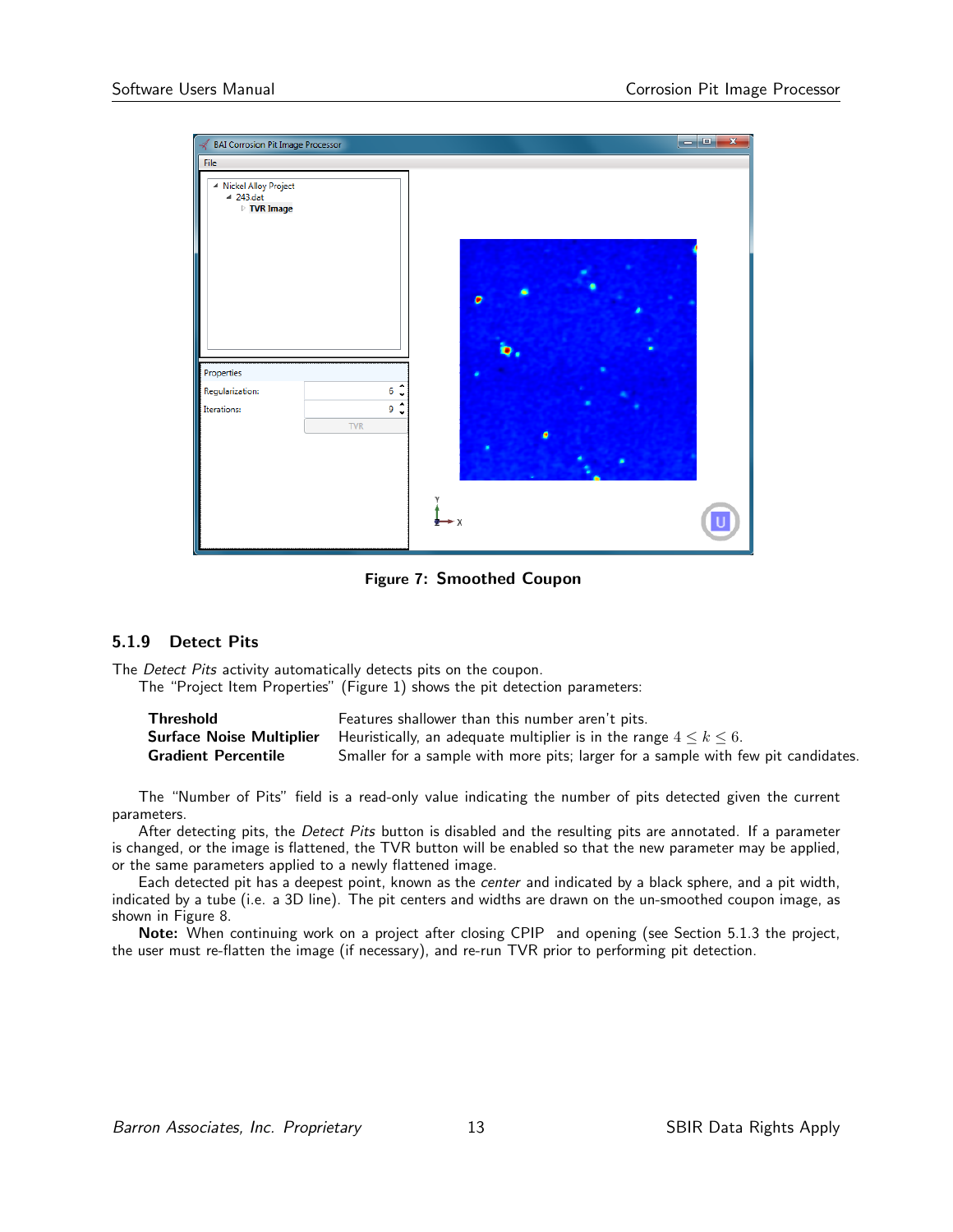| <b>BAI Corrosion Pit Image Processor</b>                                    |                                         |              | ر کر در<br>$\mathbf{x}$ |  |
|-----------------------------------------------------------------------------|-----------------------------------------|--------------|-------------------------|--|
| File                                                                        |                                         |              |                         |  |
| ▲ Nickel Alloy Project<br>$4$ 243.dat<br>▲ TVR Image<br><b>Pit Detector</b> |                                         |              |                         |  |
| Properties                                                                  |                                         |              |                         |  |
| Threshold                                                                   | ۰<br>0.010                              |              |                         |  |
| <b>Surface Noise Multiplier</b>                                             | 6                                       |              |                         |  |
| <b>Gradient Percentile</b>                                                  | $30.00 \begin{array}{cc} 2 \end{array}$ |              |                         |  |
|                                                                             | <b>Detect Pits</b>                      |              |                         |  |
| Number of Pits                                                              | 12                                      |              |                         |  |
| Description                                                                 |                                         |              |                         |  |
|                                                                             |                                         | $\mathbf{y}$ |                         |  |

Figure 8: Detect Pits

### 5.1.10 Generate DARWIN HC Input File

The Generate DARWIN HC Input File activity generates a DARWIN HC input file for analysis in DARWIN.

#### http://www.darwin.swri.org/

To generate the DARWIN HC input file, select "Generate DARWIN HC Statistics" from the main menu (Figure 1). This action will display a dialog requiring the user to enter a title, description and file name as shown in Figure 9.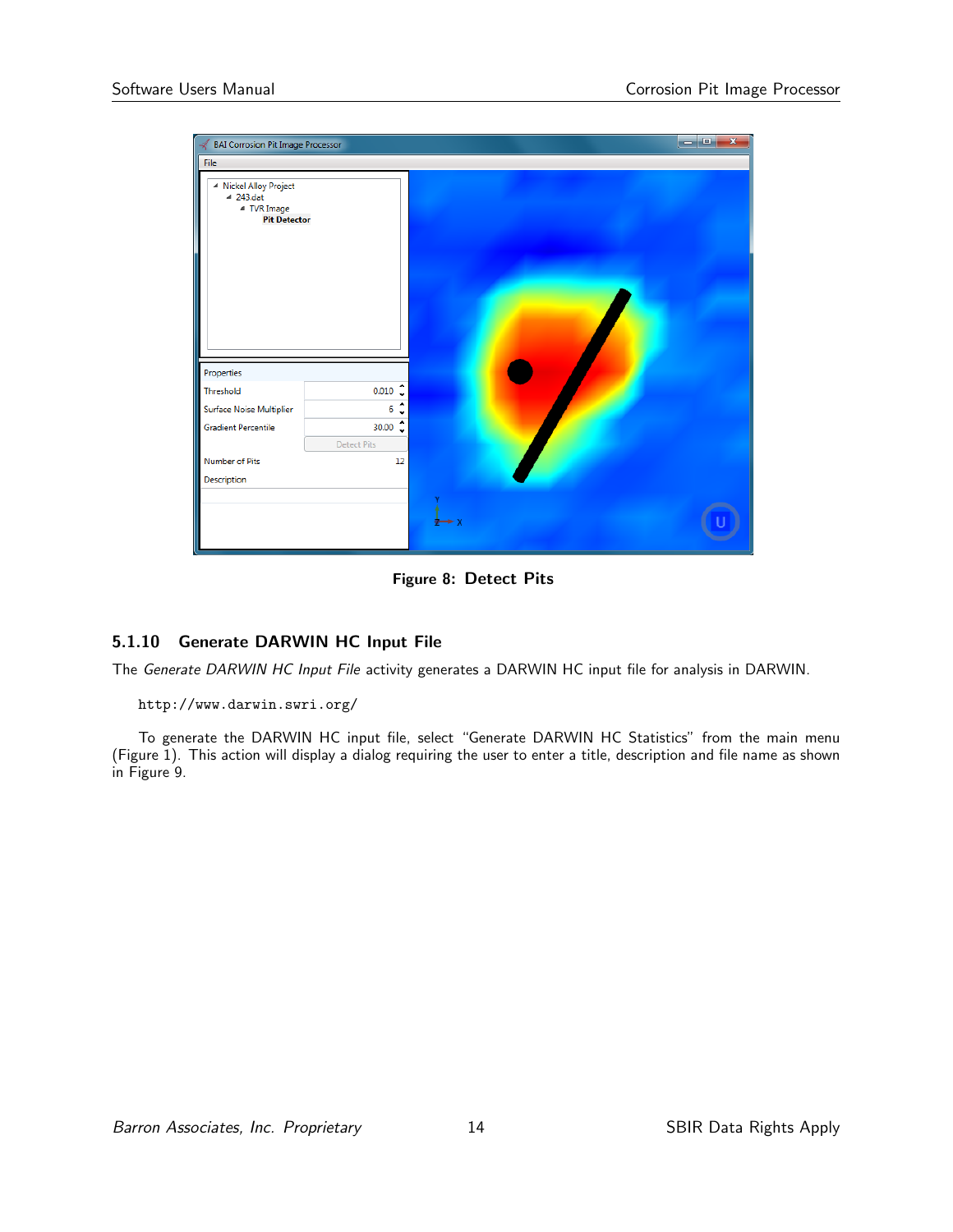| Generate DARWIN HC Statistics                                            | x             |
|--------------------------------------------------------------------------|---------------|
| Nickel Alloy Test Corrosion                                              |               |
| Description: Results of 24, 32, and 40 hr corrosion @ 1238, 1292, 1472 F |               |
| c:\NA_DarwinHcTest.txt                                                   | <b>Browse</b> |
| Cancel<br>Generate                                                       |               |
|                                                                          |               |

Figure 9: Generate DARWIN HC Statistics Dialog

The dialog requires the values:

| <b>Title</b> | Data title, limited to 40 characters.                          |
|--------------|----------------------------------------------------------------|
|              | <b>Description</b> Data description, limited to 80 characters. |
| File name    | Full path to the output file.                                  |

The "File name" parameter is the full path to the output file. The default extension is ".TXT". The "Browse" button displays the standard Windows file save dialog, allowing the user to browse to any folder and specify the file name.

The "Generate" button creates the statistics and saves them in the indicated file, and then closes the dialog, returning to CPIP.

The "Cancel" button closes the dialog, returning to CPIP.

### 5.2 Conventions

This section intentionally left blank.

### 5.3 Processing Procedures

At any point in these workflows, the user may choose to save the project settings and resume the work at a later time.

### 5.3.1 Project Workflow

This workflow describes the typical CPIP workflow from beginning to end.

- 1. Create a new project (see Section 5.1.1).
- 2. Repeat the Coupon Workflow (see Section 5.3.2) until all coupons are added to the project.
- 3. Generate the DARWIN HC input file, if desired (see Section 5.1.10).
- 4. Save the project (see Section 5.1.2).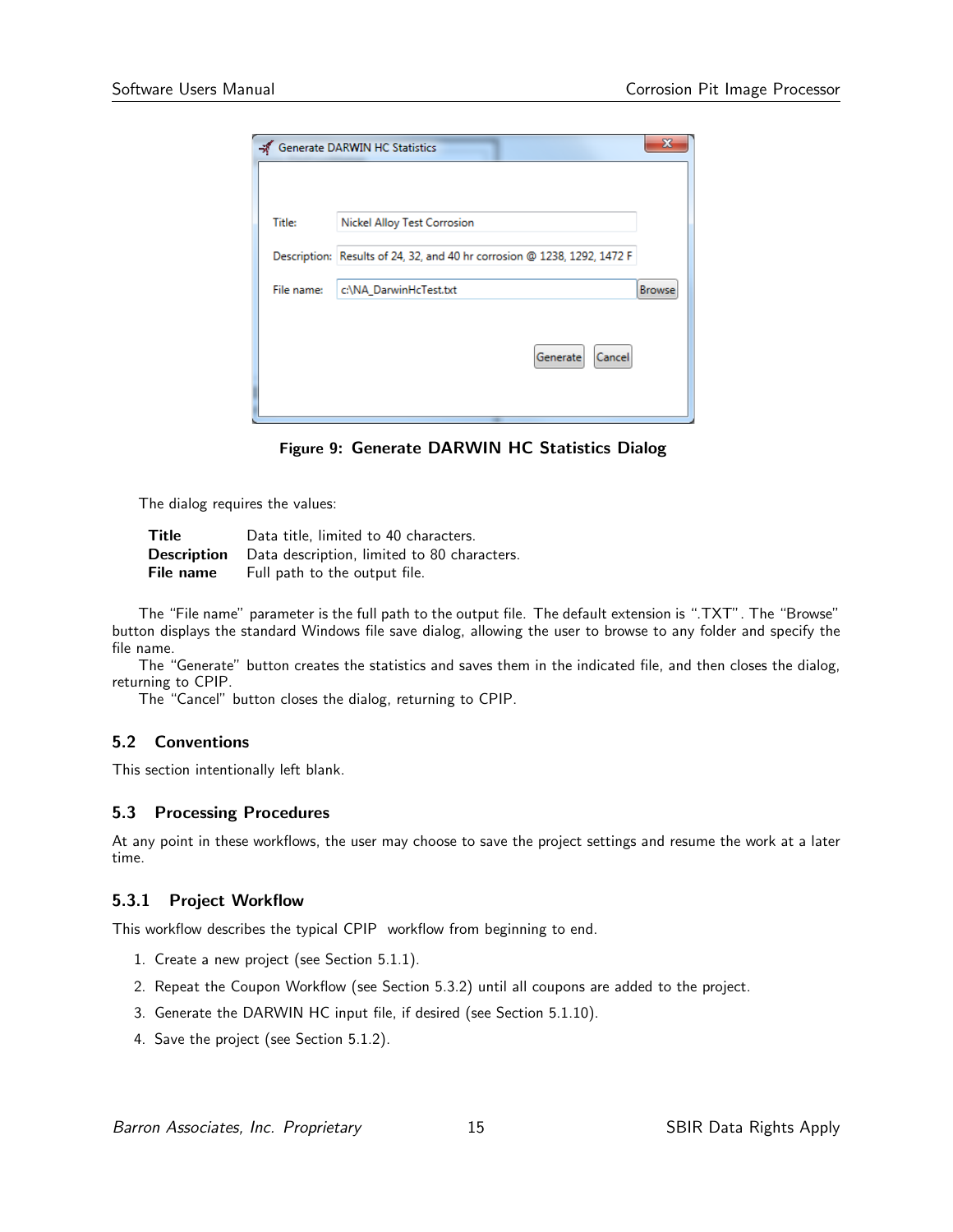### 5.3.2 Coupon Workflow

This workflow describes the processing for a single coupon.

- 1. Add a coupon file (see Section 5.1.4) and set its properties.
- 2. Flatten the coupon, if necessary (see Section 5.1.6).
- 3. Set TVR parameters and smooth the image to remove noise (see Section 5.1.8).
- 4. Set pit detection parameters and detect pits (see Section 5.1.9).

The user is encouraged to save the project upon completion of this workflow for each coupon.

### 5.4 Related Processing

This section is not applicable to Corrosion Pit Image Processor.

### 5.5 Data Backup

This section is not applicable to Corrosion Pit Image Processor.

### 5.6 Recovery from Errors, Malfunctions, and Emergencies

This section is not applicable to Corrosion Pit Image Processor.

### 5.7 Messages

This section is not applicable to Corrosion Pit Image Processor.

### 5.8 Quick-Reference Guide

This section is not applicable to Corrosion Pit Image Processor.